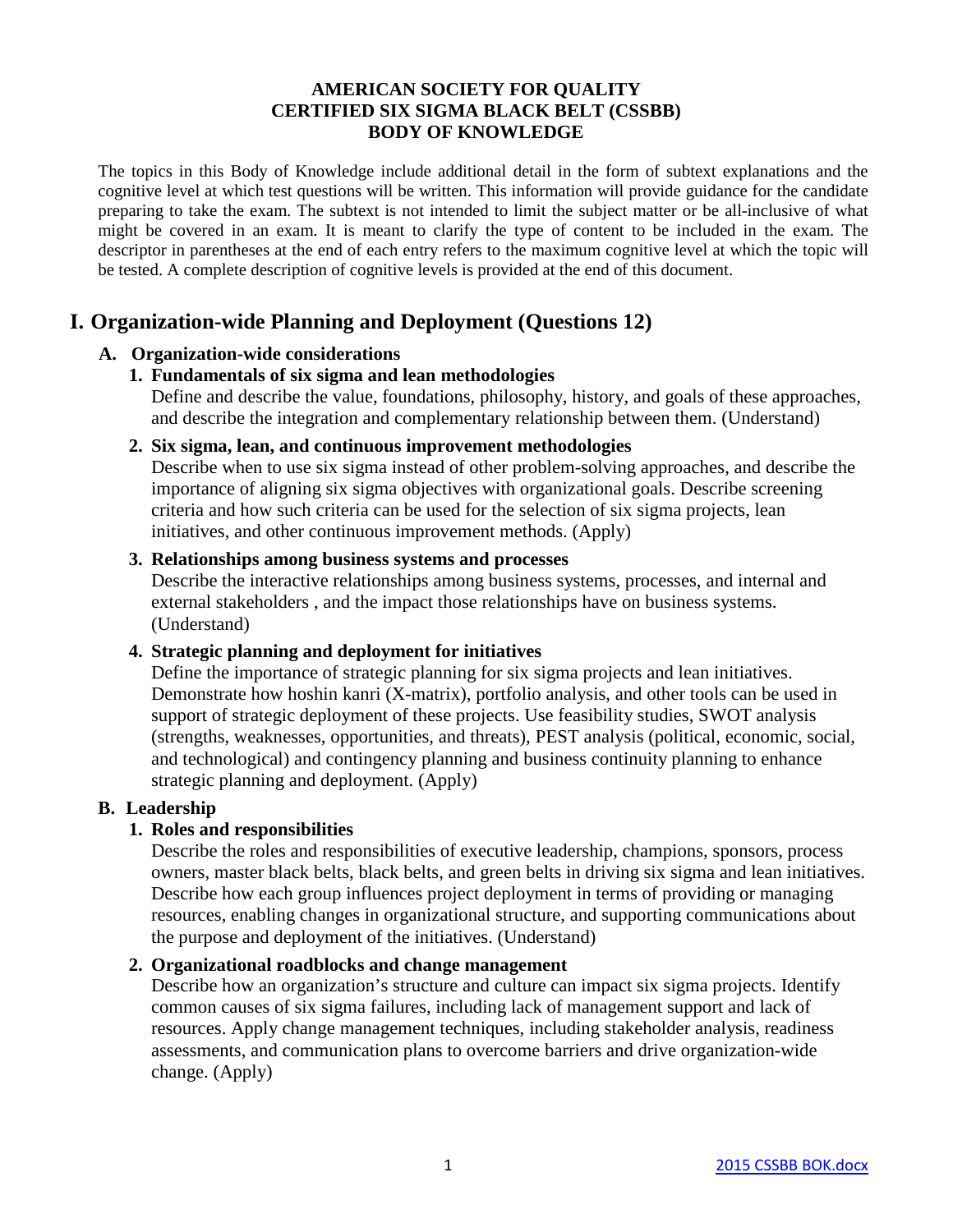## **II. Organizational Process Management and Measures (10 Questions)**

## **A. Impact on stakeholders**

Describe the impact six sigma projects can have on customers, suppliers, and other stakeholders. (Understand)

## **B. Benchmarking**

Define and distinguish between various types of benchmarking, e.g., best practices, competitive, collaborative, breakthrough. Select measures and performance goals for projects resulting from benchmarking activities. (Apply)

### **C. Business measures**

## **1. Performance measures**

Define and describe balanced scorecard, key performance indicators (KPIs), customer loyalty metrics, and leading and lagging indicators. Explain how to create a line of sight from performance measures to organizational strategies. (Analyze)

### **2. Financial measures**

Define and use revenue growth, market share, margin, net present value (NPV), return on investment (ROI), and cost-benefit analysis (CBA). Explain the difference between hard cost measures (from profit and loss statements) and soft cost benefits of cost avoidance and reduction. (Apply)

## **III. Team Management (18 Questions)**

## **A. Team formation**

## **1. Team types and constraints**

Define and describe various teams, including virtual, cross-functional, and self-directed. Determine what team type will work best for a given a set of constraints, e.g., geography, technology availability, staff schedules, time zones. (Apply)

## **2. Team roles and responsibilities**

Define and describe various team roles and responsibilities for leader, facilitator, coach, and individual member. (Understand)

## **3. Team member selection criteria**

Describe various factors that influence the selection of team members, including the ability to influence, openness to change, required skills sets, subject matter expertise, and availability. (Apply)

## **4. Team success factors**

Identify and describe the elements necessary for successful teams, e.g., management support, clear goals, ground rules, timelines. (Apply)

## **B. Team facilitation**

## **1. Motivational techniques**

Describe and apply techniques to motivate team members. Identify factors that can demotivate team members and describe techniques to overcome them. (Apply)

## **2. Team stages of development**

Identify and describe the classic stages of team development: forming, storming, norming, performing, and adjourning. (Apply)

## **3. Team communication**

Describe and explain the elements of an effective communication plan, e.g., audience identification, message type, medium, frequency. (Apply)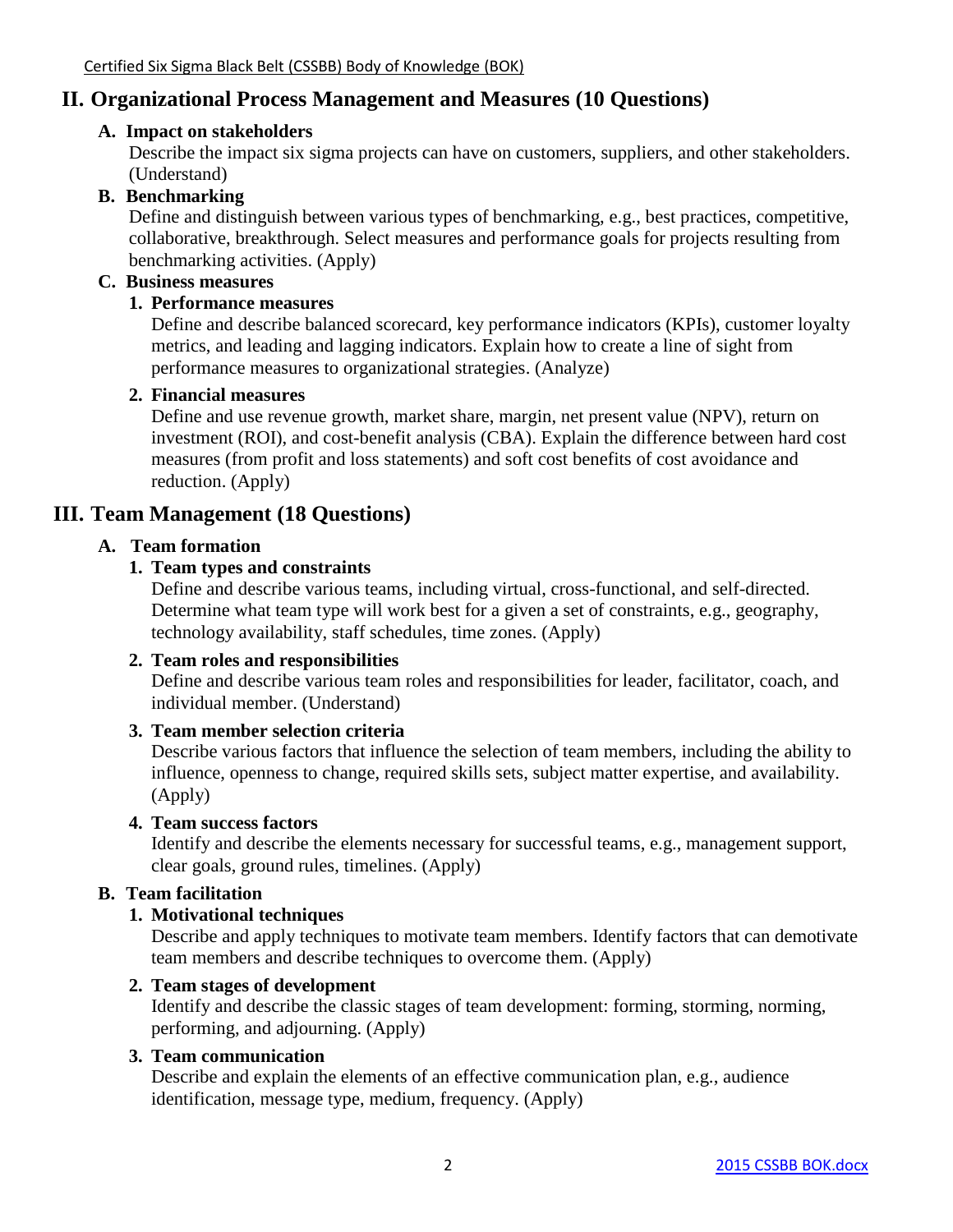## **4. Team leadership models**

Describe and select appropriate leadership approaches (e.g., direct, coach, support, delegate) to ensure team success. (Apply)

### **C. Team dynamics**

## **1. Group behaviors**

Identify and use various conflict resolution techniques (e.g., coaching, mentoring, intervention) to overcome negative group dynamics, including dominant and reluctant participants, groupthink, rushing to finish, and digressions. (Evaluate)

## **2. Meeting management**

Select and use various meeting management techniques, including using agendas, starting on time, requiring pre-work by attendees, and ensuring that the right people and resources are available. (Apply)

### **3. Team decision-making methods**

Define, select, and use various tools (e.g., consensus, nominal group technique, multi-voting) for decision-making. (Apply)

### **D. Team training**

### **1. Needs assessment**

Identify the steps involved to implement an effective training curriculum: identify skills gaps, develop learning objectives, prepare a training plan, and develop training materials. (Understand)

### **2. Delivery**

Describe various techniques used to deliver effective training, including adult learning theory, soft skills, and modes of learning. (Understand)

### **3. Evaluation**

Describe various techniques to evaluate training, including evaluation planning, feedback surveys, pre-training and post-training testing. (Understand)

## **IV. Define (20 questions)**

### **A. Voice of the customer**

## **1. Customer identification**

Identify and segment customers and show how a project will impact both internal and external customers. (Apply)

### **2. Customer data collection**

Identify and select appropriate data collection methods (e.g., surveys, focus groups, interviews, observations) to gather voice of the customer data. Ensure the data collection methods used are reviewed for validity and reliability. (Analyze)

### **3. Customer requirements**

Define, select, and apply appropriate tools to determine customer needs and requirements, including critical-to-X (CTX when 'X' can be quality, cost, safety, etc.), CTQ tree, quality function deployment (QFD), supplier, input, process, output, customer (SIPOC) and Kano model. (Analyze)

### **B. Business case and project charter**

### **1. Business case**

Describe business case justification used to support projects. (Understand)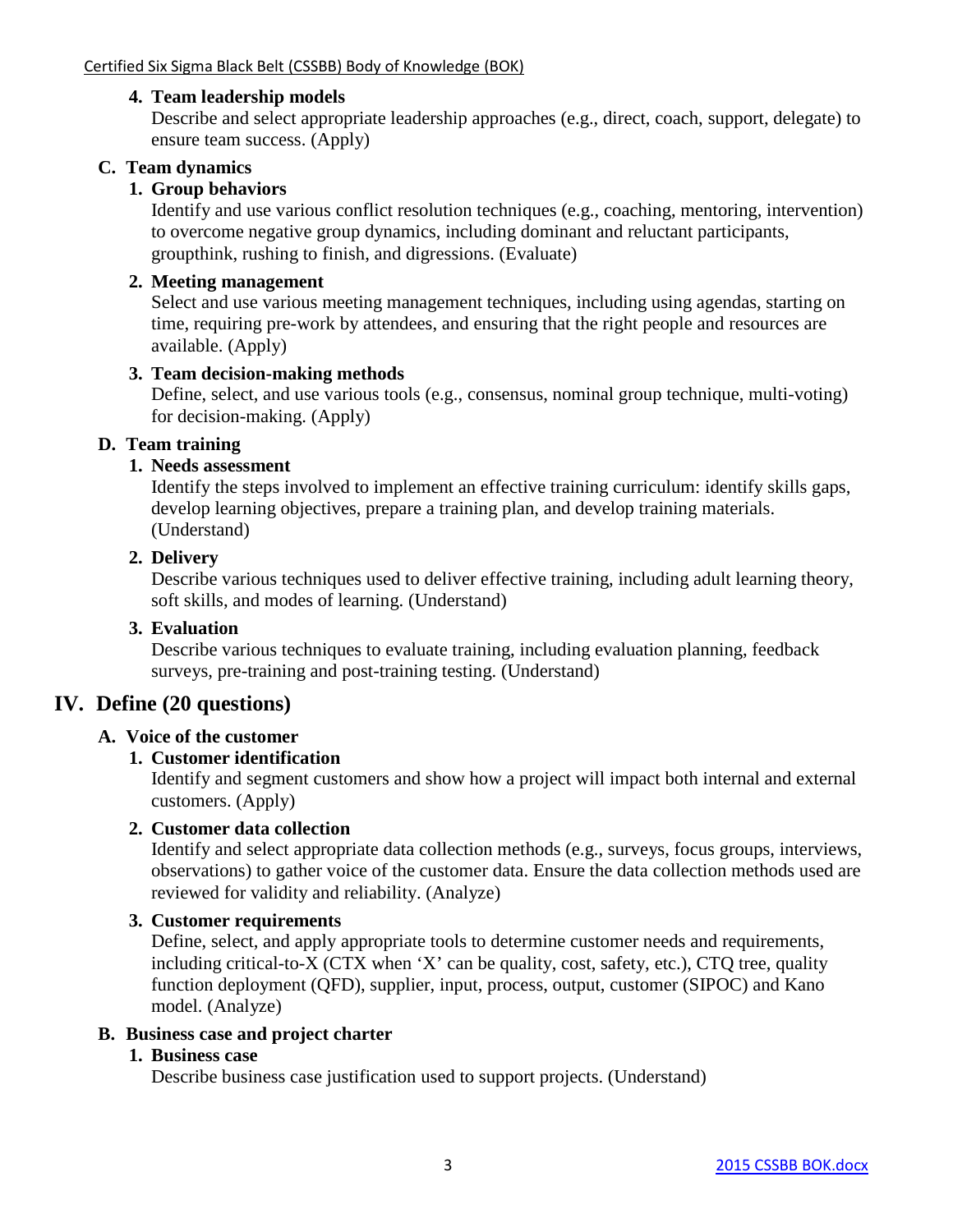## **2. Problem statement**

Develop a project problem statement and evaluate it in relation to baseline performance and improvement goals. (Evaluate)

## **3. Project scope**

Develop and review project boundaries to ensure that the project has value to the customer. (Analyze)

## **4. Goals and objectives**

Identify SMART (specific, measureable, actionable, relevant and time bound) goals and objectives on the basis of the project's problem statement and scope. (Analyze)

### **5. Project performance measurements**

Identify and evaluate performance measurements (e.g., cost, revenue, delivery, schedule, customer satisfaction) that connect critical elements of the process to key outputs. (Analyze)

### **6. Project charter review**

Explain the importance of having periodic project charter reviews with stakeholders. (Understand)

### **C. Project management (PM) tools**

Identify and use the following PM tools to track projects and document their progress. (Evaluate)

- **1.** Gantt charts
- **2.** Toll-gate reviews
- **3.** Work breakdown structure (WBS)
- **4.** RACI model (responsible, accountable, consulted and informed)

### **D. Analytical tools**

Identify and use the following analytical tools throughout the DMAIC cycle. (Apply)

- **1.** Affinity diagrams
- **2.** Tree diagrams
- **3.** Matrix diagrams
- **4.** Prioritization matrices
- **5.** Activity network diagrams

## **V. Measure (25 Questions)**

## **A. Process characteristics**

### **1. Process flow metrics**

Identify and use process flow metrics (e.g., work in progress (WIP), work in queue (WIQ), touch time, takt time, cycle time, throughput) to determine constraints. Describe the impact that "hidden factories" can have on process flow metrics. (Analyze)

### **2. Process analysis tools**

Select, use and evaluate various tools, e.g., value stream maps, process maps, work instructions, flowcharts, spaghetti diagrams, circle diagrams, gemba walk. (Evaluate)

### **B. Data collection**

## **1. Types of data**

Define, classify, and distinguish between qualitative and quantitative data, and continuous and discrete data. (Evaluate)

### **2. Measurement scales**

Define and use nominal, ordinal, interval, and ratio measurement scales. (Apply)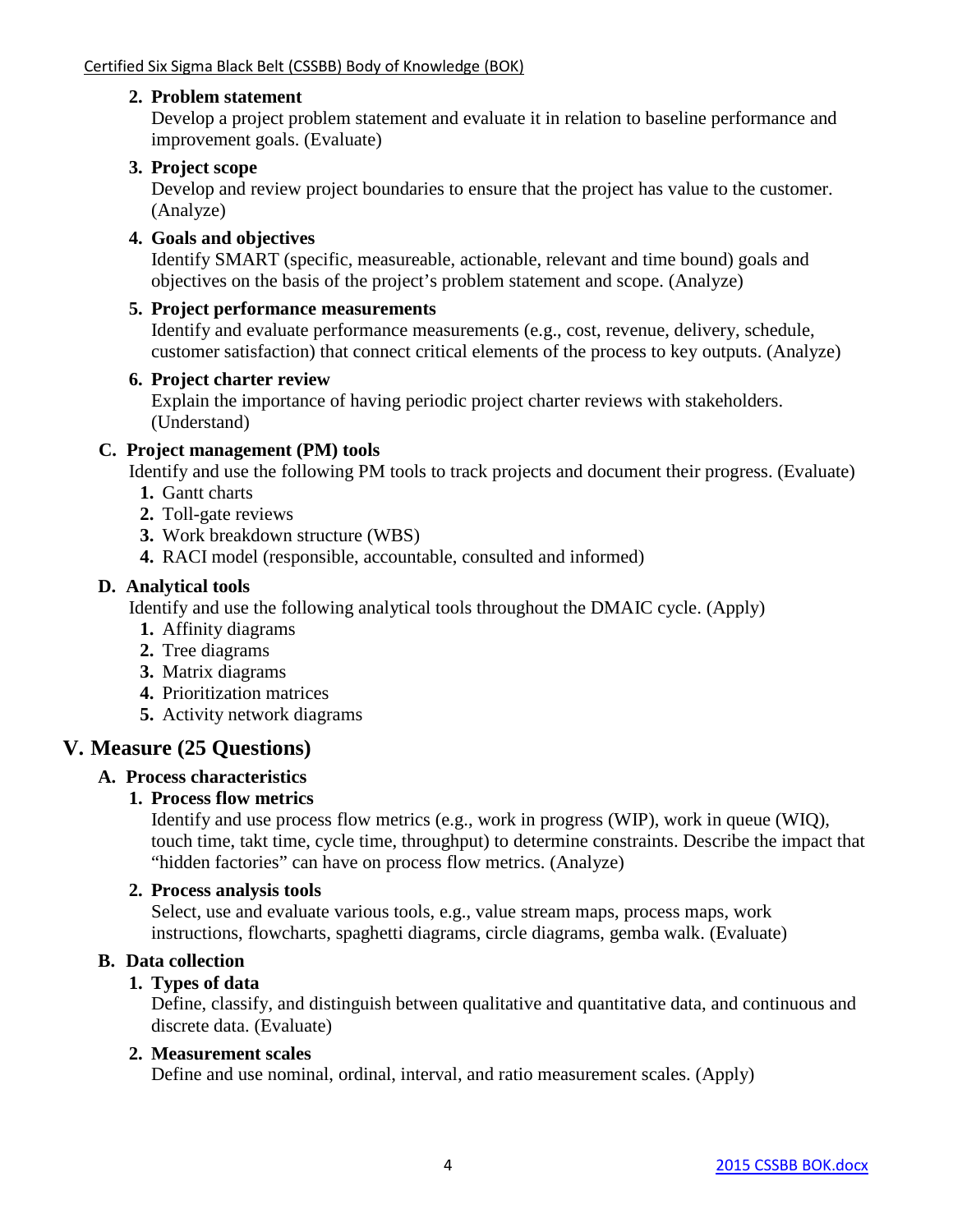## **3. Sampling**

Define and describe sampling concepts, including representative selection, homogeneity, bias, accuracy, and precision. Determine the appropriate sampling method (e.g., random, stratified, systematic, subgroup, block) to obtain valid representation in various situations. (Evaluate)

## **4. Data collection plans and methods**

Develop and implement data collection plans that include data capture and processing tools, e.g., check sheets, data coding, data cleaning (imputation techniques). Avoid data collection pitfalls by defining the metrics to be used or collected, ensuring that collectors are trained in the tools and understand how the data will be used, and checking for seasonality effects. (Analyze)

## **C. Measurement systems**

## **1. Measurement system analysis (MSA)**

Use gauge repeatability and reproducibility (R&R) studies and other MSA tools (e.g., bias, correlation, linearity, precision to tolerance, percent agreement) to analyze measurement system capability. (Evaluate)

## **2. Measurement systems across the organization**

Identify how measurement systems can be applied to marketing, sales, engineering, research and development (R&D), supply chain management, and customer satisfaction data. (Understand)

## **3. Metrology**

Define and describe elements of metrology, including calibration systems, traceability to reference standards, and the control and integrity of measurement devices and standards. (Understand)

## **D. Basic statistics**

## **1. Basic statistical terms**

Define and distinguish between population parameters and sample statistics, e.g., proportion, mean, standard deviation. (Apply)

## **2. Central limit theorem**

Explain the central limit theorem and its significance in the application of inferential statistics for confidence intervals, hypothesis tests, and control charts. (Understand)

## **3. Descriptive statistics**

Calculate and interpret measures of dispersion and central tendency. (Evaluate)

## **4. Graphical methods**

Construct and interpret diagrams and charts, e.g., box-and-whisker plots, scatter diagrams, histograms, normal probability plots, frequency distributions, cumulative frequency distributions. (Evaluate)

## **5. Valid statistical conclusions**

Distinguish between descriptive and inferential statistical studies. Evaluate how the results of statistical studies are used to draw valid conclusions. (Evaluate)

## **E. Probability**

## **1. Basic concepts**

Describe and apply probability concepts, e.g., independence, mutually exclusive events, addition and multiplication rules, conditional probability, complementary probability, joint occurrence of events. (Apply)

## **2. Distributions**

Describe, interpret, and use various distributions, e.g., normal, Poisson, binomial, chi square, Student's t, F, hypergeometric, bivariate, exponential, lognormal, Weibull. (Evaluate)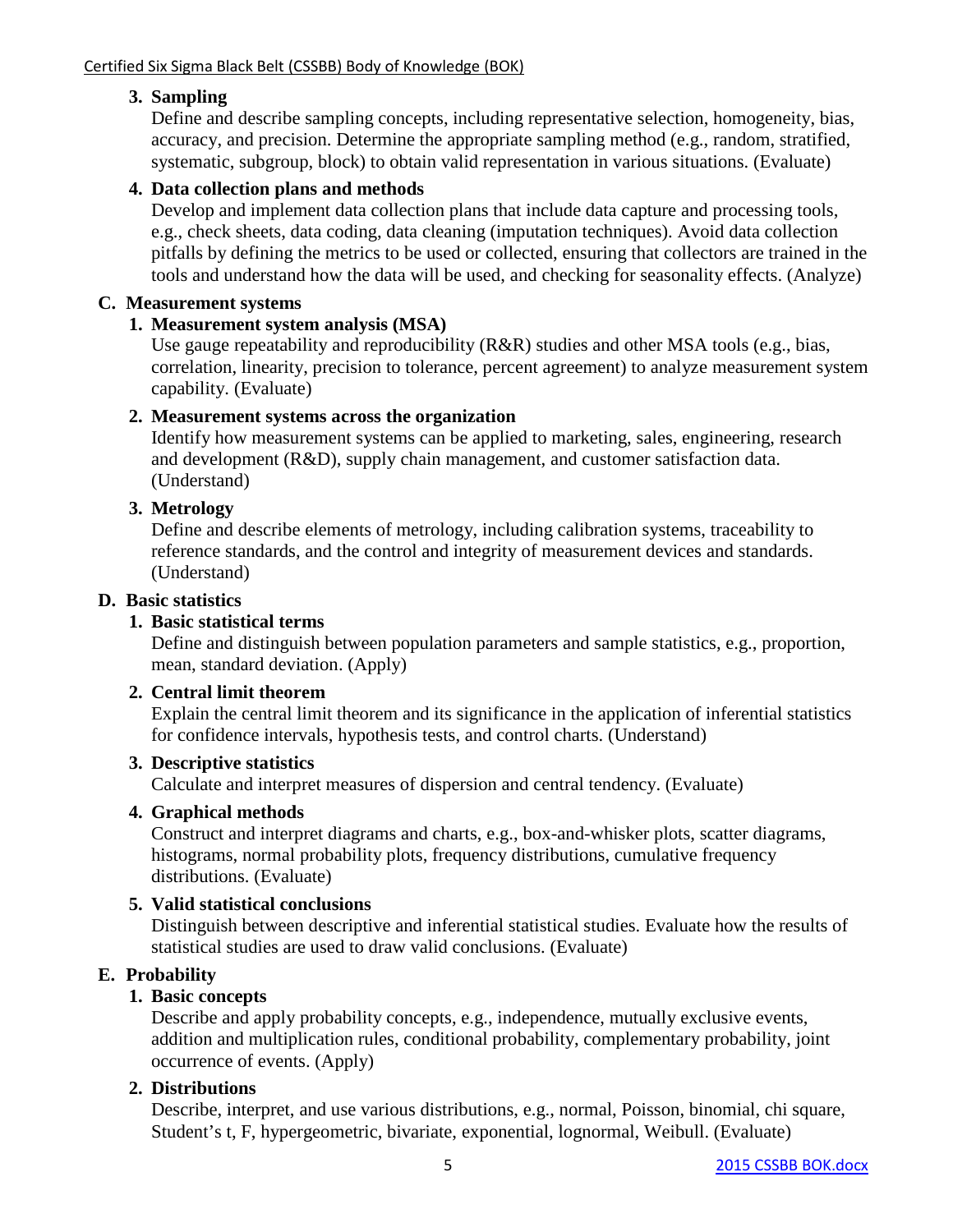## **F. Process capability**

- **1. Process capability indices**  Define, select, and calculate  $C_p$  and  $C_{pk}$ . (Evaluate)
- **2. Process performance indices**  Define, select, and calculate  $P_p$ ,  $P_{pk}$ ,  $C_{pm}$ , and process sigma. (Evaluate)
- **3. General process capability studies** Describe and apply elements of designing and conducting process capability studies relative to characteristics, specifications, sampling plans, stability and normality. (Evaluate)
- **4. Process capability for attributes data** Calculate the process capability and process sigma level for attributes data. (Apply)

## **5. Process capability for non-normal data**

Identify non-normal data and determine when it is appropriate to use Box-Cox or other transformation techniques. (Apply)

## **6. Process performance vs. specification**

Distinguish between natural process limits and specification limits. Calculate process performance metrics, e.g., percent defective, parts per million (PPM), defects per million opportunities (DPMO), defects per unit (DPU), throughput yield, rolled throughput yield (RTY). (Evaluate)

## **7. Short-term and long-term capability**

Describe and use appropriate assumptions and conventions when only short-term data or only long-term data are available. Interpret the relationship between short-term and long-term capability. (Evaluate)

## **VI. Analyze (22 Questions)**

## **A. Measuring and modeling relationships between variables**

## **1. Correlation coefficient**

Calculate and interpret the correlation coefficient and its confidence interval, and describe the difference between correlation and causation. (Evaluate)

## **2. Linear regression**

Calculate and interpret regression analysis, and apply and interpret hypothesis tests for regression statistics. Use the regression model for estimation and prediction, analyze the uncertainty in the estimate, and perform a residuals analysis to validate the model. (Evaluate)

## **3. Multivariate tools**

Use and interpret multivariate tools (e.g., factor analysis, discriminant analysis, multiple analysis of variance (MANOVA)) to investigate sources of variation. (Evaluate)

## **B. Hypothesis testing**

## **1. Terminology**

Define and interpret the significance level, power, type I, and type II errors of statistical tests. (Evaluate)

## **2. Statistical vs. practical significance**

Define, compare, and interpret statistical and practical significance. (Evaluate)

## **3. Sample size**

Calculate sample size for common hypothesis tests: equality of means and equality of proportions. (Apply)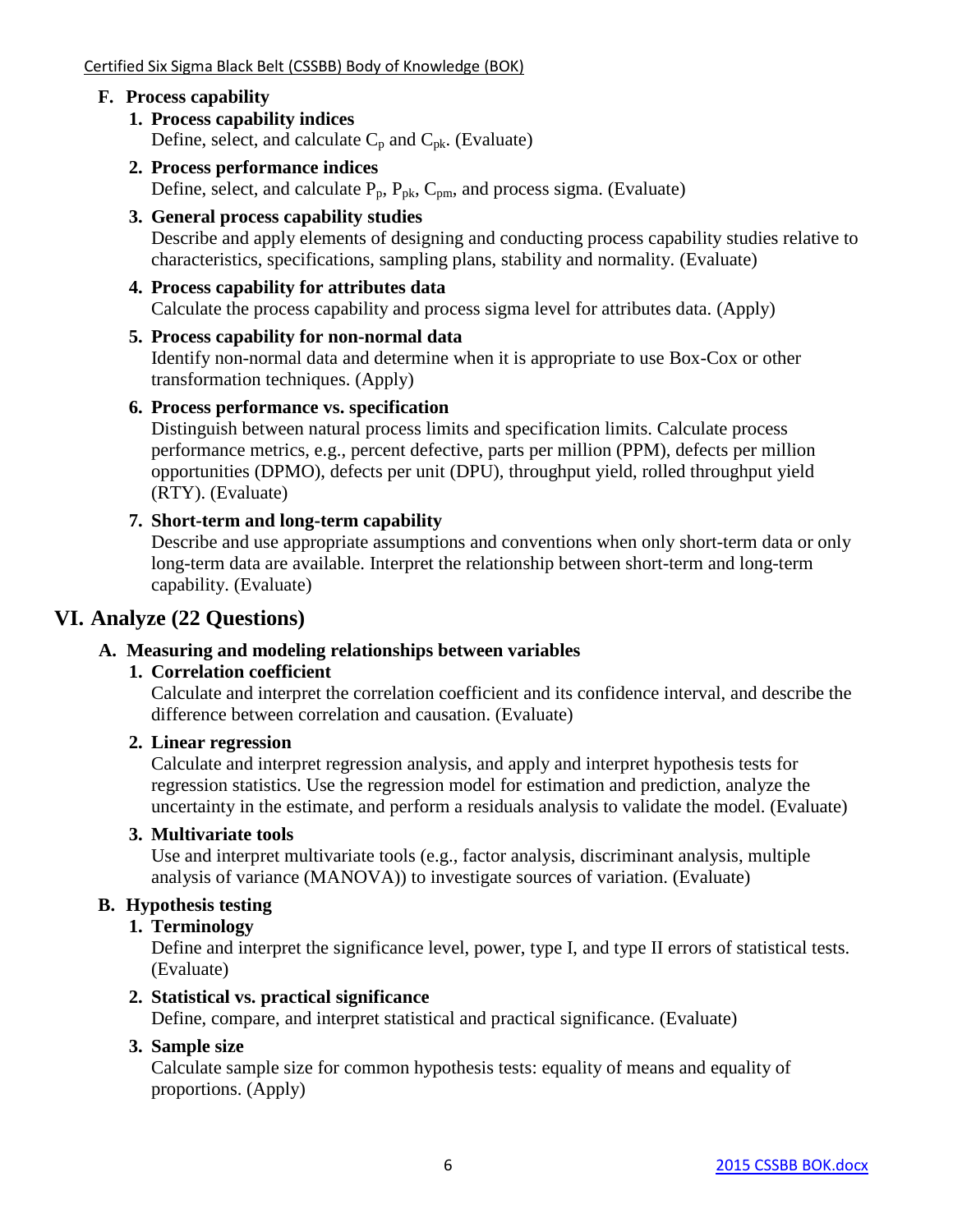### Certified Six Sigma Black Belt (CSSBB) Body of Knowledge (BOK)

### **4. Point and interval estimates**

Define and distinguish between confidence and prediction intervals. Define and interpret the efficiency and bias of estimators. Calculate tolerance and confidence intervals. (Evaluate)

### **5. Tests for means, variances, and proportions**

Use and interpret the results of hypothesis tests for means, variances, and proportions. (Evaluate)

#### **6. Analysis of variance (ANOVA)**

Select, calculate, and interpret the results of ANOVAs. (Evaluate)

# **7. Goodness-of-fit (chi square) tests**

Define, select, and interpret the results of these tests. (Evaluate)

### **8. Contingency tables**

Select, develop, and use contingency tables to determine statistical significance. (Evaluate)

### **9. Non-parametric tests**

Understand the importance of the Kruskal-Wallis and Mann-Whitney tests and when they should be used. (Understand)

### **C. Failure mode and effects analysis (FMEA)**

Describe the purpose and elements of FMEA, including risk priority number (RPN), and evaluate FMEA results for processes, products, and services. Distinguish between design FMEA (DFMEA) and process FMEA (PFMEA), and interpret their results. (Evaluate)

#### **D. Additional analysis methods**

### **1. Gap analysis**

Analyze scenarios to identify performance gaps, and compare current and future states using predefined metrics. (Analyze)

### **2. Root cause analysis**

Define and describe the purpose of root cause analysis, recognize the issues involved in identifying a root cause, and use various tools (e.g., 5 whys, Pareto charts, fault tree analysis, cause and effect diagrams) to resolve chronic problems. (Analyze)

### **3. Waste analysis**

Identify and interpret the seven classic wastes (overproduction, inventory, defects, overprocessing, waiting, motion, transportation) and resource under-utilization. (Analyze)

## **VII. Improve (21 Questions)**

### **A. Design of experiments (DOE)**

### **1. Terminology**

Define basic DOE terms, e.g., independent and dependent variables, factors and levels, response, treatment, error, nested. (Understand)

### **2. Design principles**

Define and apply DOE principles, e.g., power, sample size, balance, repetition, replication, order, efficiency, randomization, blocking, interaction, confounding, resolution. (Apply)

### **3. Planning experiments**

Plan and evaluate DOEs by determining the objective, selecting appropriate factors, responses, and measurement methods, and choosing the appropriate design. (Evaluate)

### **4. One-factor experiments**

Design and conduct completely randomized, randomized block, and Latin square designs, and evaluate their results. (Evaluate)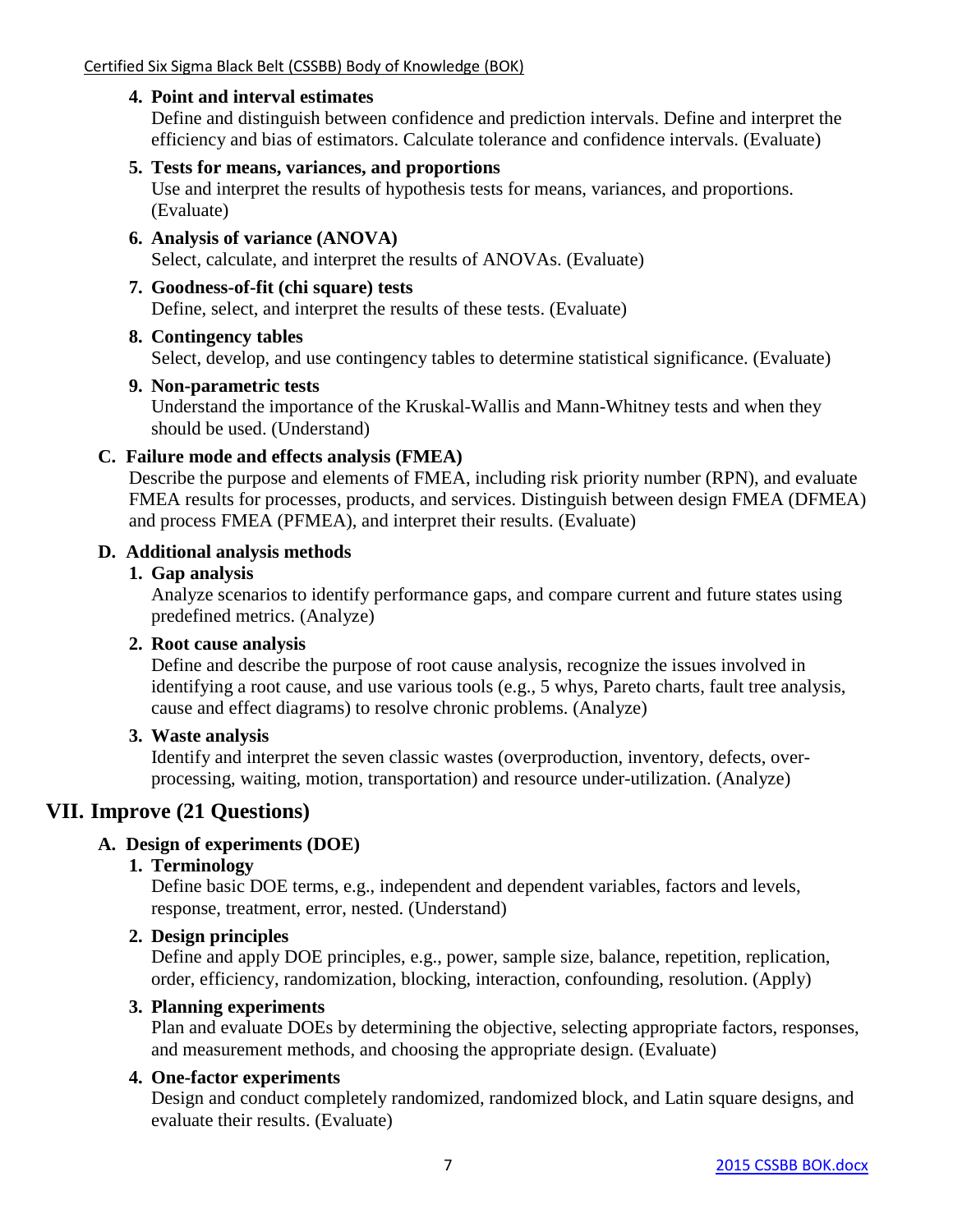### **5. Two-level fractional factorial experiments**

Design, analyze, and interpret these types of experiments, and describe how confounding can affect their use. (Evaluate)

### **6. Full factorial experiments**

Design, conduct, and analyze these types of experiments. (Evaluate)

### **B. Lean methods**

## **1. Waste elimination**

Select and apply tools and techniques for eliminating or preventing waste, e.g., pull systems, kanban, 5S, standard work, poka-yoke. (Analyze)

## **2. Cycle-time reduction**

Use various tools and techniques for reducing cycle time, e.g., continuous flow, single-minute exchange of die (SMED), heijunka (production leveling). (Analyze)

### **3. Kaizen**

Define and distinguish between kaizen and kaizen blitz and describe when to use each method. (Apply)

### **4. Other improvement tools and techniques**

Identify and describe how other process improvement methodologies are used, e.g., theory of constraints (TOC), overall equipment effectiveness (OEE). (Understand)

### **C. Implementation**

Develop plans for implementing proposed improvements, including conducting pilot tests or simulations, and evaluate results to select the optimum solution. (Evaluate)

## **VIII. Control (15 Questions)**

## **A. Statistical process control (SPC)**

### **1. Objectives**

Explain the objectives of SPC, including monitoring and controlling process performance, tracking trends, runs, and reducing variation within a process. (Understand)

### **2. Selection of variables**

Identify and select critical process characteristics for control chart monitoring. (Apply)

## **3. Rational subgrouping**

Define and apply the principle of rational subgrouping. (Apply)

### **4. Control chart selection**

Select and use control charts in various situations:  $\overline{X} - R$ ,  $\overline{X} - s$ , individual and moving range (ImR), p, np, c, u, short-run SPC, and moving average. (Apply)

### **5. Control chart analysis**

Interpret control charts and distinguish between common and special causes using rules for determining statistical control. (Analyze)

### **B. Other controls**

### **1. Total productive maintenance (TPM)**

Define the elements of TPM and describe how it can be used to consistently control the improved process. (Understand)

## **2. Visual controls**

Define the elements of visual controls (e.g., pictures of correct procedures, color-coded components, indicator lights), and describe how they can help control the improved process. (Understand)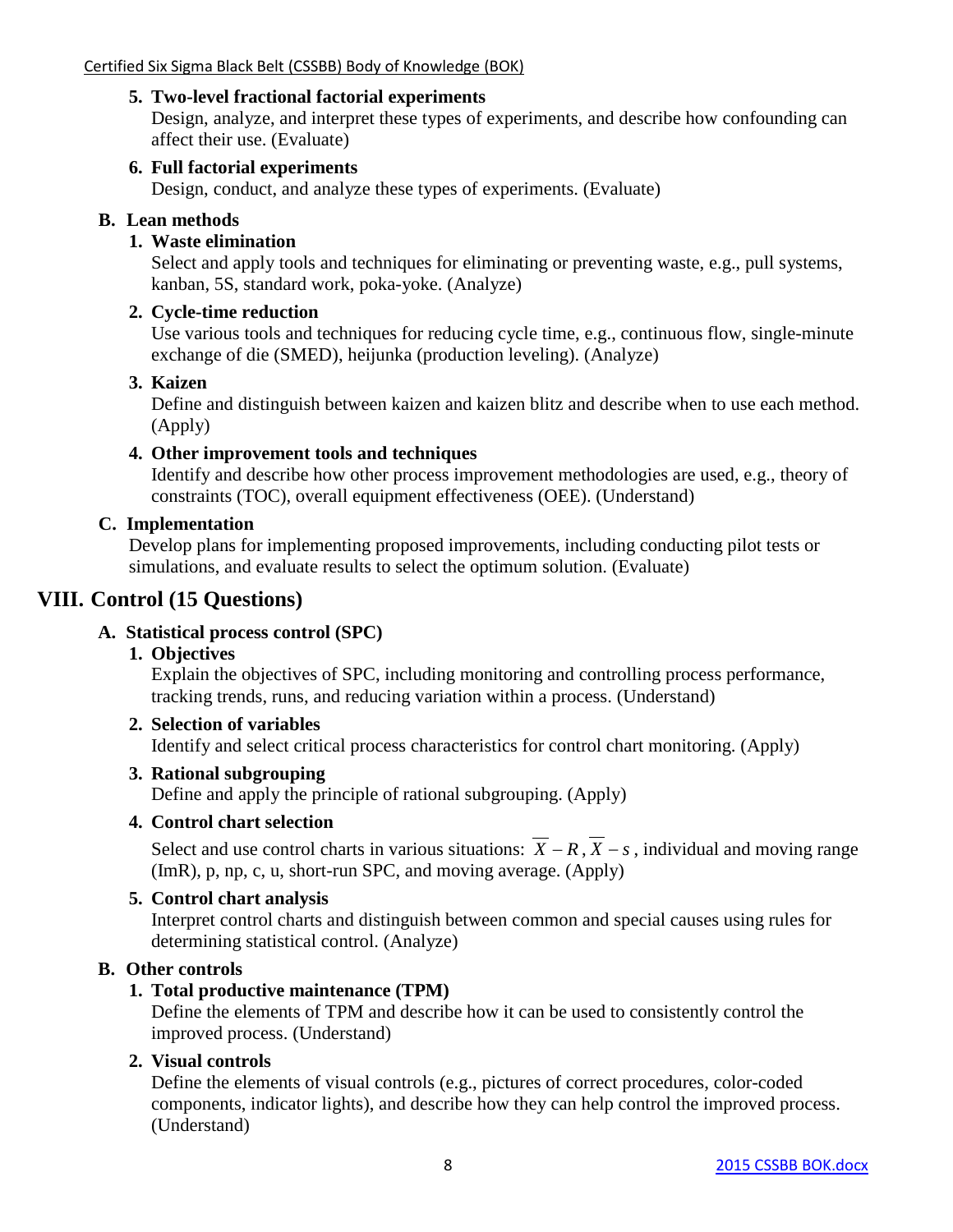## **C. Maintain controls**

## **1. Measurement system reanalysis**

Review and evaluate measurement system capability as process capability improves, and ensure that measurement capability is sufficient for its intended use. (Evaluate)

## **2. Control plan**

Develop a control plan to maintain the improved process performance, enable continuous improvement, and transfer responsibility from the project team to the process owner. (Apply)

## **D. Sustain improvements**

### **1. Lessons learned**

Document the lessons learned from all phases of a project and identify how improvements can be replicated and applied to other processes in the organization. (Apply)

## **2. Documentation**

Develop or modify documents including standard operating procedures (SOPs), work instructions, and control plans to ensure that the improvements are sustained over time. (Apply)

### **3. Training for process owners and staff**

Develop and implement training plans to ensure consistent execution of revised process methods and standards to maintain process improvements. (Apply)

## **4. Ongoing evaluation**

Identify and apply tools (e.g., control charts, control plans) for ongoing evaluation of the improved process, including monitoring leading indicators, lagging indicators, and additional opportunities for improvement. (Apply)

## **IX. Design For Six Sigma (DFSS) Framework and Methodologies (7 Questions )**

## **A. Common DFSS methodologies**

Identify and describe DMADV (define, measure, analyze, design, and validate) and DMADOV (define, measure, analyze, design, optimize, and validate). (Understand)

## **B. Design for X (DFX)**

Describe design constraints, including design for cost, design for manufacturability (producibility), design for test, and design for maintainability. (Understand)

### **C. Robust designs**

Describe the elements of robust product design, tolerance design, and statistical tolerancing. (Understand)